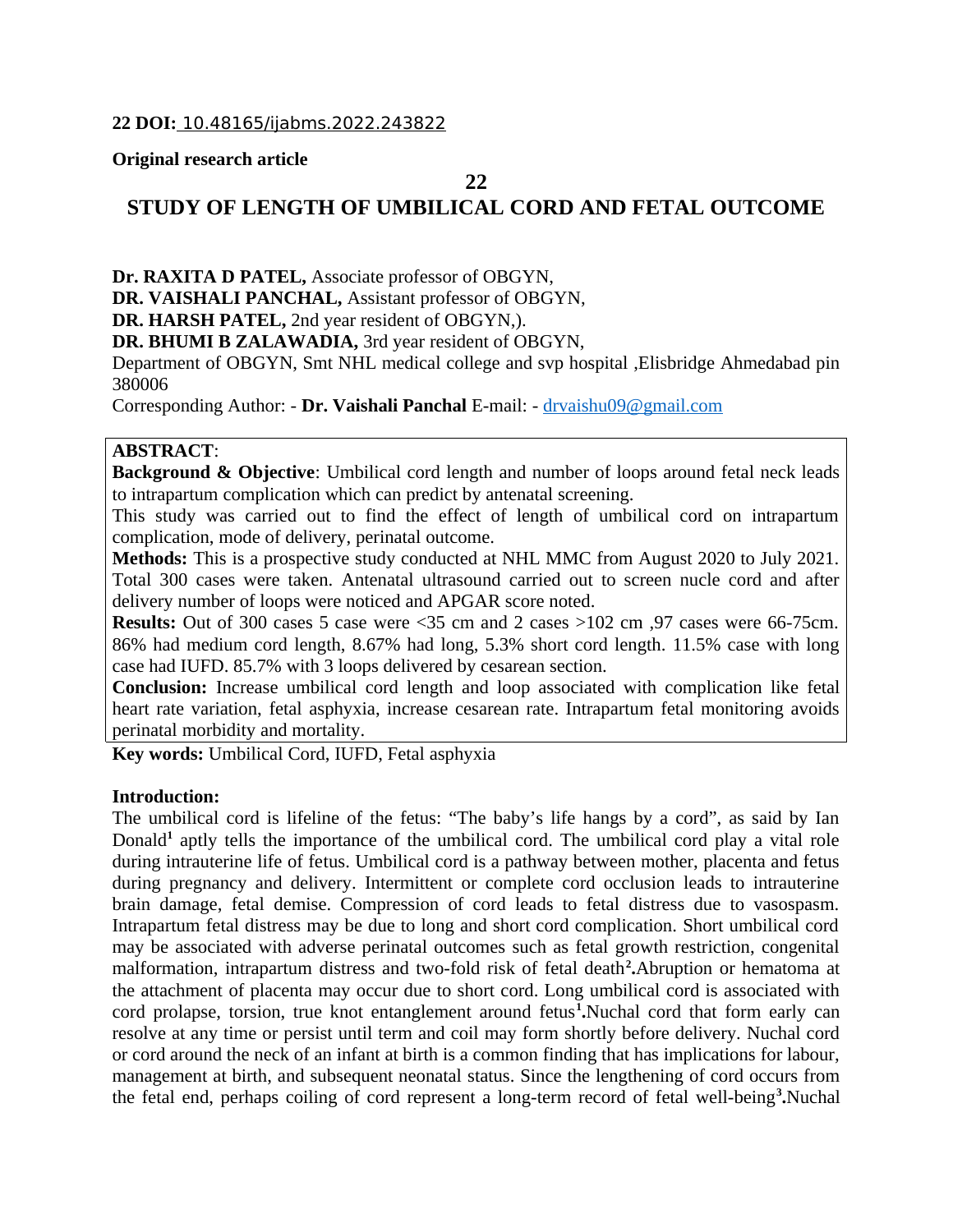umbilical cord can be diagnosed antenatally with ultrasonography but the complications are unpredictable and unpreventable. This is a prospective study of fetomaternal outcome in 300 cases.

# **Material and method:**

This is a prospective study conducted in the department of OBGY of SCL hospital, NHL MEDICAL COLLEGE from August 2020 to July 2021.

The present study included 300 cases. The patients admitted to labor room with period of gestation >37 weeks were included in study. After admission, history and examination of the women was carried out with consent of the patients.

# **Exclusion criteria:**

- Malpresentation
- Multiple gestation

Mode of delivery vaginal or caesarean was noted.

Examination of umbilical cord done at the time of delivery and after delivery for the following:

- The presence of any loop round neck, trunk, shoulder etc.
- Number of loops of cord and position
- Knot of cord (true or false)

After the delivery of fetus, cord was clamped at two places and cut in between. From the cut end up to Fetal umbilicus and placental attachment umbilical cord length was measured and added. It was measured with flexible tape in cm.

**Methodology:** At the time of admission in labor room investigations and ultrasonography were carried out for fetal maturity and cord around neck. Position of the fetus and pelvis adequacy was checked for vaginal delivery. Details of each delivery of baby during the study period were recorded. NST/CST was done of each patient. Number of loops around the fetal neck, tight coils, or loose coils and APGAR score at 1 and 5 minutes were noted. Sex of baby was noted. Birth weight of all babies was noted. Length of cords was measured. A data check sheet was maintained for each case until completion of delivery.

**Results:**

| <b>Length of cord</b>  | $35$     | $36-$ | $46-$ | $56-$ | 66-   | $76-$ | $86-$ | 96-  | >10  | tota |
|------------------------|----------|-------|-------|-------|-------|-------|-------|------|------|------|
| (cm)                   |          | 45    | 55    | 65    | 75    | 85    | 95    | 105  |      |      |
| <b>Number of cases</b> |          |       | つつ    | 77    | 97    | 56    | 18    |      | 02   | 300  |
| Percentage             | 1.6<br>h | 3.66  | 7.33  | 24    | 32.33 | 18.66 | 06    | 5.66 | 0.66 | 100  |

**Table1:- Cord length and case distribution**

|  | <b>Table2: Indication of LSCS</b> |  |
|--|-----------------------------------|--|
|--|-----------------------------------|--|

| <b>Indication of</b>      | Shor | <b>Mediu</b> | Lon | Tota |
|---------------------------|------|--------------|-----|------|
| <b>LSCS</b>               |      | m            |     |      |
| <b>MSL/Fetal distress</b> |      |              |     |      |
| Abruption                 |      |              |     |      |
| Pre-Eclampsia             |      |              |     |      |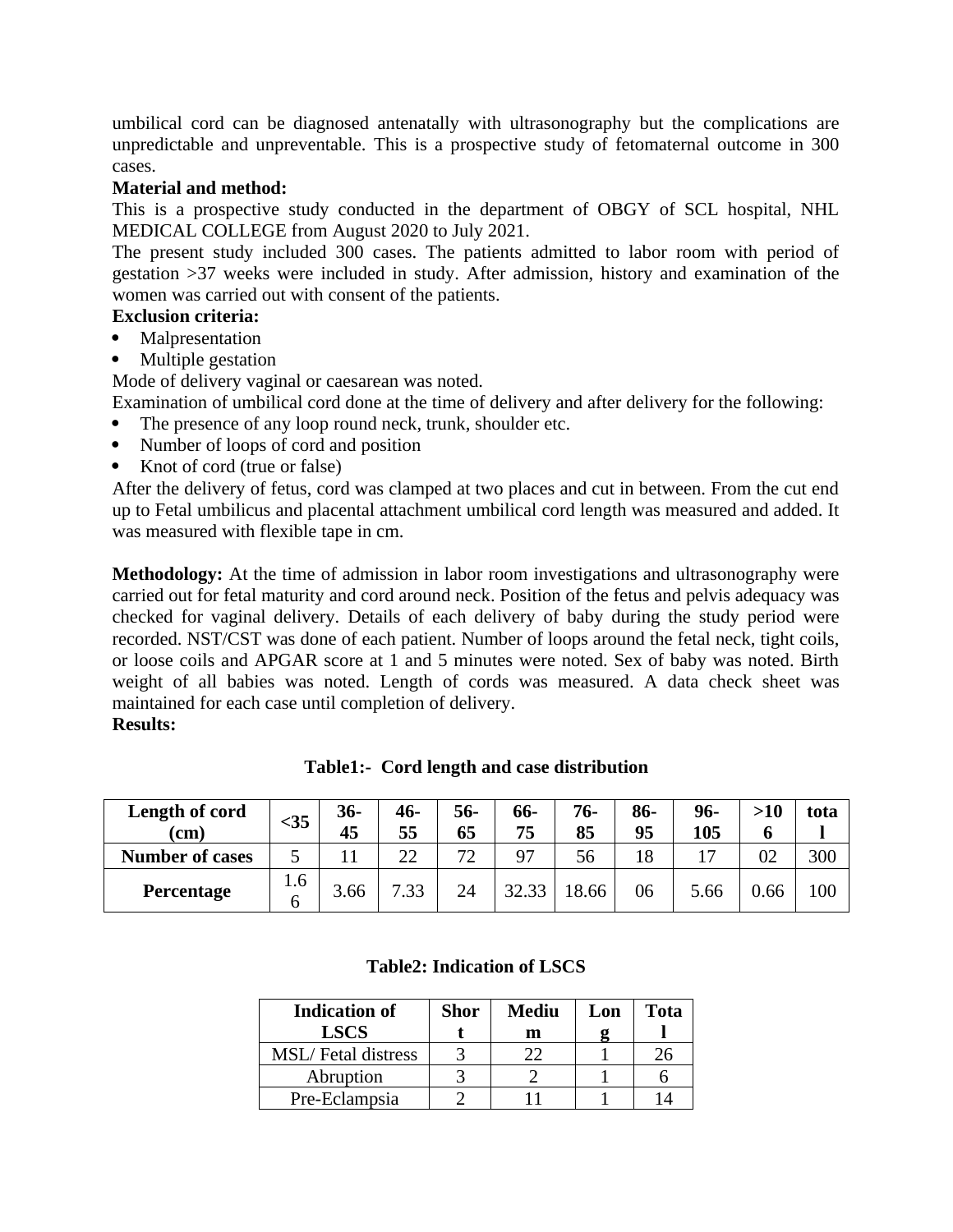| Previous CS              | 46  |    | 51  |
|--------------------------|-----|----|-----|
| <b>CPD</b>               |     |    |     |
| <b>NPOL</b>              |     |    |     |
| <b>Induction failure</b> |     |    |     |
| Obstruction              |     |    |     |
| Cord Prolapse            |     |    |     |
| Other                    | 16  | 02 | 19  |
| Total                    | 119 | 13 | 142 |

In our study 97 out of 300 cases had cord length of 66-75cm. Only 2 cases had cord length more than 106cm. out of 2 one had 2 tight loops and one had 3 tight loops. (Table 1) Mean Chord length was 70.6 cm. In our study 86% of cases had medium cord length. Cord length <45 cm was considered as a short cord (5.33%), cord length 46-90cm was consider as medium (86%) and length of >90 cm was considered as a long cord (8.67%). Table 2 shows that 142 out of 300 cases were undergo for LSCS. Out of 16 cases of short cord 10 (62.5%) were delivered by LSCS. From 258 cases of normal cord 119 (46.12%) were delivered by LSCS. We had 26 cases of long cord from that 13 (50%) were delivered by LSCS.30% of LSCS in short cord were due to abruption and another 30% due to fetal distress. We included breech, placenta previa, PROM, malpresentation, contracted pelvis in other indication. Due to tertiary care centre ratio of LSCS in our study was 47.3%. Main indication of LSCS was previous Cs. 15 out of 300 cases (5%) had Intra Uterine Fetal Death. Out of 16 cases of short cord 5 cases with short cord (31%) were associated with intrauterine fetal death. It suggests that short cords were more associated with IUFD. Only 2.7% of case with normal cord length had IUFD. So least association with IUFD. Only 11.5% case with long cord had IUFD. We did not include still born in our study. All the 3 cases of IUFD with long cord (20%) had loops around neck. Out of which one had 2 loops around neck and the other two had 3 loops of cord around neck.

| No of loops      |      | <b>Normal delivery</b> | <b>Caesarean</b> | <b>Total</b> |      |
|------------------|------|------------------------|------------------|--------------|------|
|                  | Case | Percentage             | Cas<br>e         | Percentage   | Case |
| 1 loop           | 14   | 46.67                  | 16               | 53.33        | 30   |
| 2 loops          | 07   | 25.9                   | 20               | 74.07        | 27   |
| 3 loops          | 01   | 14.28                  | 06               | 85.7         | 07   |
| True knot        | 08   | 57.14                  | 06               | 42.86        | 14   |
| $Loop +$<br>knot | 02   | 66.67                  | 01               | 33.33        | 03   |
| Total            | 32   | 39.6                   | 49               | 60.4         | 81   |

**Table3: Relation between cord loops and mode of delivery**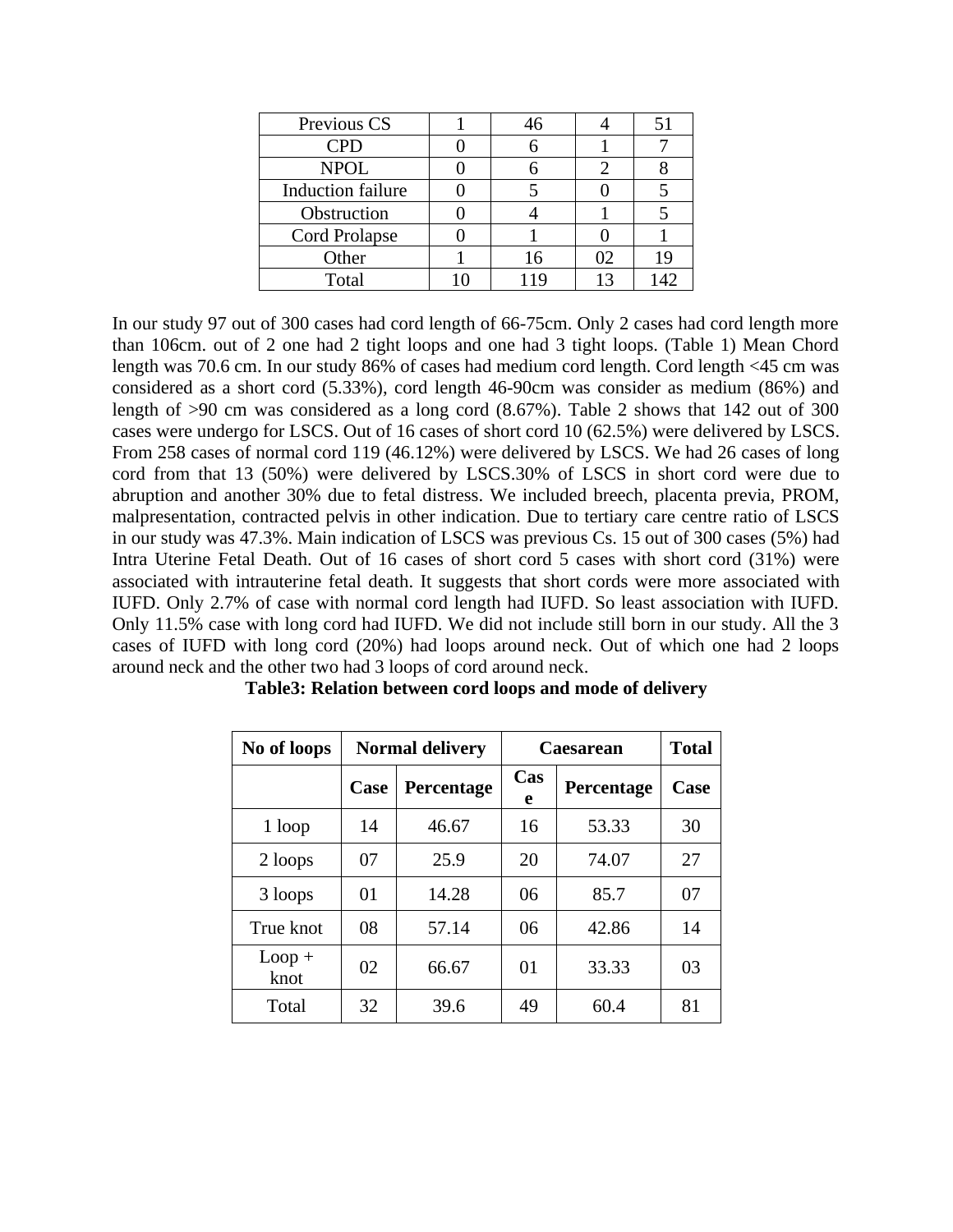| <b>Apgar</b><br>score | <b>Shor</b><br>t | $\frac{0}{0}$ | <b>Norma</b> | $\%$          | Lon<br>g | $\%$         | <b>Tota</b> |
|-----------------------|------------------|---------------|--------------|---------------|----------|--------------|-------------|
| $<$ 7                 | 8                | 9.7%          | 63           | 76.8%         | 11       | 13.4<br>$\%$ | 82          |
| >7                    | 3                | 1.4%          | 188          | 92.6%         | 12       | 5.9%         | 203         |
| $\overline{0}$        | 5                | 33.33<br>$\%$ | 7            | 46.67<br>$\%$ | 3        | 20%          | 15          |
| <b>Total</b>          | 16               |               | 258          |               | 26       |              | 300         |

**Table 4: Apgar score**

Table 3 shows that as the number of loops increases rate of caesarean section was high. Out of 300 cases 67 cases had cord around neck (22.33%). Here 44.77% case had one loop, 44.2% had 2 loops and 10.4% had 3 loops. In our study cases with 3 loops 85.7% delivered with caesarean section.In our study we had 16 cases of short cord. Out of 16 cases 5 were IUFD. 3 (27%) out of 11 cases had abnormal fetal heart rate variation In our study we had 26 cases of long cord. Out of 26 cases 3 was IUFD. 9 (39.1%) out of 23 cases had abnormal fetal heart rate variations. In our study we had 258 cases of normal cord. Out of 258 cases 7 cases were IUFD. Out of 251 cases 54 (21.5 %) had abnormal fetal heart rate variations.In our study we had 30 cases with 1 loop around neck out of which 5 case with 1 loop were IUFD. So from 25 cases 12 (48%) case had abnormal fetal heart. In our study we had 27 cases with 2 loops around neck out of which 2 case with two loops were IUFD. So from 25 cases 13 (52%) case had abnormal fetal heart. In our study we had 7 cases with 3 loops around neck out of which 2 case with three loops were IUFD. So from 5 cases 3 (60%) case had abnormal fetal heart. In our study we had 14 cases with true knot. From 14 cases 3 (21%) case had abnormal fetal heart.

- $\triangleright$  This table shows that APGAR score <7/10 in neonate was 9.7%, 76.8%, 13.4% in short medium and long cord respectively.
- Babies with APGAR <7 in this study were admitted in NICU for resuscitation care and severely affected babies were admitted for birth asphyxia and Meconium aspiration syndrome which prolonged NICU admission.

## **Discussion:**

Total numbers of cases were 300. Out of which 42% cases were emergency case and 58 % were booked case. As our hospital is tertiary care center ratio of emergency cases were high. The majority of the cases were from the age group of 15-25 years, as expected as this age group consists of most fertile women. In our study 68% were multigravida and 32% were primigravida. Cord length <45 cm was considered as a short cord (5.33%), cord length 46-90cm was consider as medium (86%) and length of >90 cm was considered as a long cord (8.67%). In BALKAWADA et al study short cord was 5.9%, normal cord length in 88.8%, long cord in 5.3%.<sup>4</sup> In SHIVAKUMAR H C et al study short cord was 7.2 %, normal length in 86.4% and long cord in 6.4 %.<sup>5</sup>In our study mean cord length was 70.6 cm and 61-70 cm. in<sup>5</sup> and 50-60 cm. Eccentric insertion of cord is the commonest finding. In Balk wade's it was 62% and in Sivakumar hc et al it was 72.2%. Out of 16 cases of short cord 10 (62.5%) were delivered by LSCS. From 258 cases of normal cord 119 (46.12%) were delivered by LSCS. We had 26 cases of long cord from that 13 (50%) were delivered by LSCS. 30% of LSCS in short cord were due to abruption and another 30% due to fetal distress. In SHIVAKUMAR H C et al rate of LSCS in short cord (42.7%), medium cord (22%), long cord (26%) was noted. As the number of loops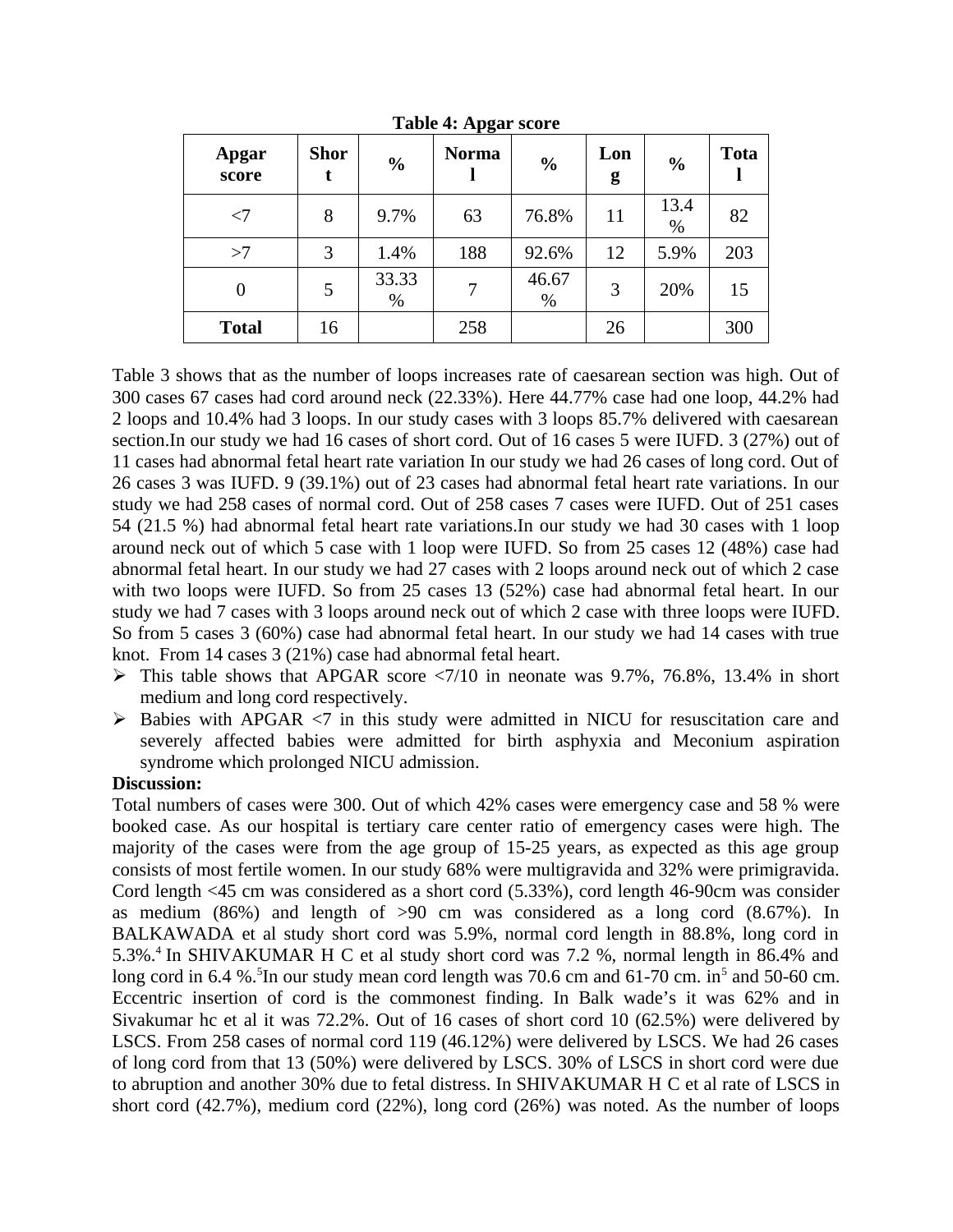increases rate of caesarean section was high. Out of 300 cases 67 cases had cord around neck (22.33%). Here 44.77% case had one loop, 44.2% had 2 loops and 10.4% had 3 loops. In SHIVAKUMAR H.C et al study they had 22% case with cord around neck. In our study cases with 3 loops 85.7% delivered with caesarean section. The one baby with 3 loops which was delivered by vaginal route was IUFD. In our study we had 16 cases of short cord out of 5 were IUFD and 3 (27%) out of 11 cases had abnormal fetal heart rate variation. Moreover, In our study we had 26 cases of long cord out of which 3 were IUFD. 9 (39.1%) out of 23 cases had abnormal fetal heart rate variations. However, we had 258 cases of normal cord in our study out of which 7 cases were IUFD. Out of 251 cases 54 (21.5 %) had abnormal fetal heart rate variations. Fetal bradycardia seen in 32% of short cord, 40% of long cord.<sup>5</sup> whereas it is seen 32.7% of short cord and 41.5% in long cord.<sup>6</sup> It has shown statistically significant ( $p \le 0.001$ ) association of cord complication with long cords. In present study, 67 cases had nuchal cord i.e. (22.3%). The incidence is almost same as Sivakumar hc et al (21%) and Balk wade et al (20.7%). Shrestha studied Nuchal cord and perinatal outcome. Neonatal outcome was analyzed by Apgar score at 1 and 5 min and the need for neonatal unit admission. Apgar score  $\leq 7$  at 1 min was present in 24.78 % (n = 29) of newborns in study group and 14.68 % (n = 58) of newborns in control group, which was statistically significant ( $p = 0.01$ ).<sup>6</sup> Spellacy et al.<sup>7</sup> showed that all cord complications showed significantly low Apgar scores at 1 min. Atalla et al. $8$  found no relation between umbilical cord indices and intrapartum FHR decelerations, meconium staining of the amniotic fluid, or mode of delivery. It showed that cord length did not vary according to the weight, length and sex of the baby.<sup>56</sup> In study of Seema Sharma et al, the cord length varied from 16 to 144 cm. The mean cord length was 64.2 cm (±17.26 cm). Maximum cases seen were in the group of cord length between 50 and 59 cm (27.8%). A positive correlation existed between the cord length and birth weight and placental weight and body length of the newborn. There was no significant difference between sex of the fetuses and the cord length. Abnormal cord length cases (long and short group) have higher incidences of cord complications, and hence there was increased incidence of operative interference in such cases. The cases of long cord group had maximum number of lower segment cesarean section (46.43%) in this study. The incidence of birth asphyxia (21%) was significantly more in long and short cords as compared with normal length cords<sup>9</sup>. In study of Birla Nandini et al cord length varied from 24 to 124 cm. The mean cord length was 61.7cm. Short cord group was associated with significant higher ( $p \le 0.05$ ) incidence of LSCS cases. Cord length did not vary according to the weight, length and sex of the baby. The incidence of all types of cord complications increases as the cord length increases (p <0.001). Nuchal cords had higher mean cord length than in cases without nuchal cords (p <0.001). As the number of loops in a nuchal cord increases to more than two loops, the operative interference increase. Nuchal cords were seen to be associated with more cases of fetal heart abnormalities ( $p \le 0.001$ ). There is higher incidence of variability in fetal heart rate with extremes of cord length ( $p \le 0.001$ ). Cases which had short and long cords constituted abnormal umbilical cord length. These cases had higher incidence of cord complications, increased incidence of operative interference, intrapartum complications, increased fetal heart rate abnormalities, and more chances of birth asphyxia. But umbilical cord length did not vary according to the weight, length and sex of the baby. $10<sup>10</sup>$ 

### **CONCLUSION:**

Increase umbilical cord length and loop associated with complication like fetal heart rate variation, fetal asphyxia, increase cesarean rate. Intrapartum fetal monitoring avoids perinatal morbidity and mortality.